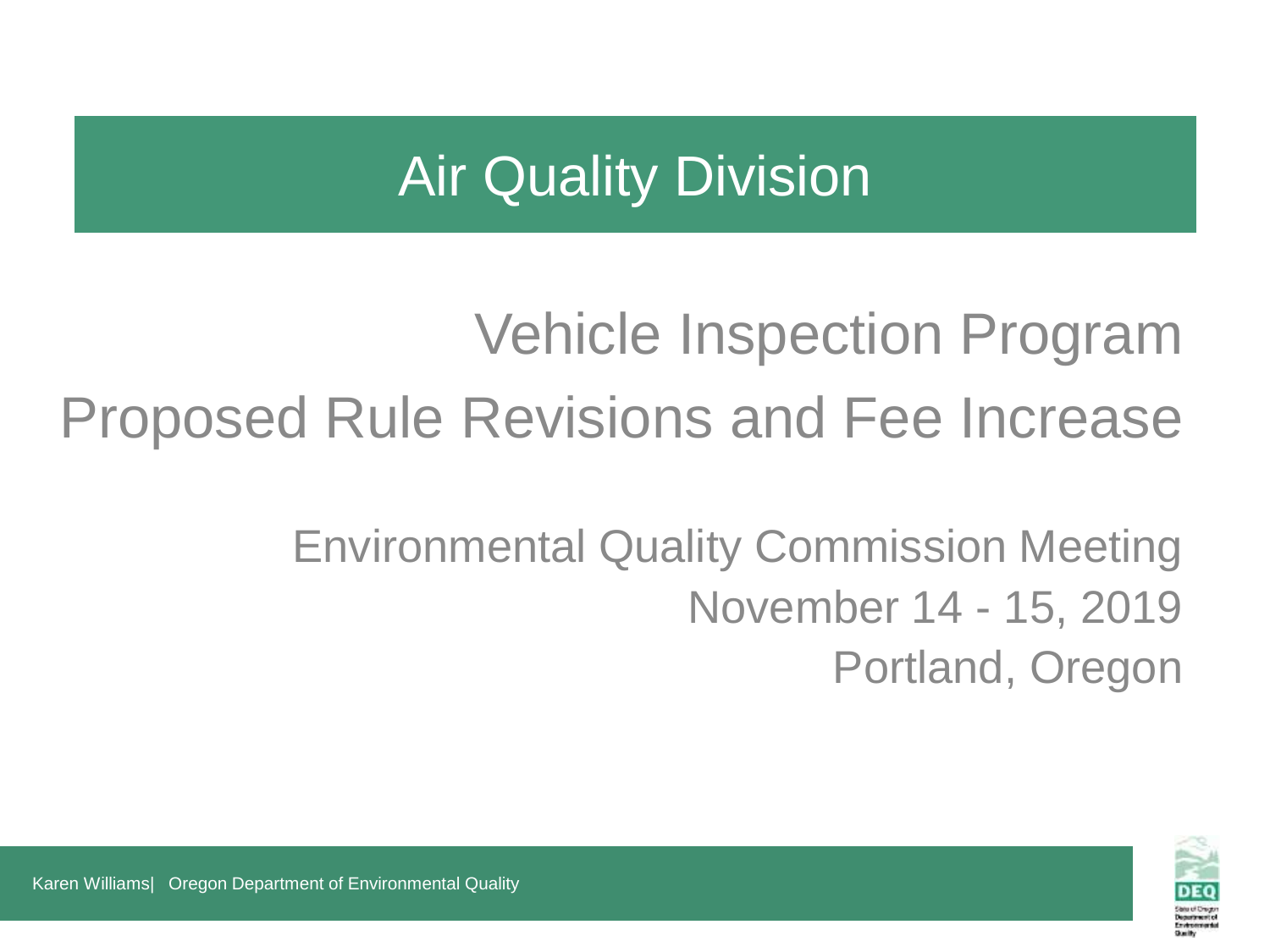#### VIP By the Numbers

- 1 in 4 cars is serviced *before* an emissions test
- VIP reduces ozone-causing pollutants from cars and trucks up to 20%
- 97% of VIP customers rate their experience as good or excellent
- Oregon fees are 1/3 the nationwide average



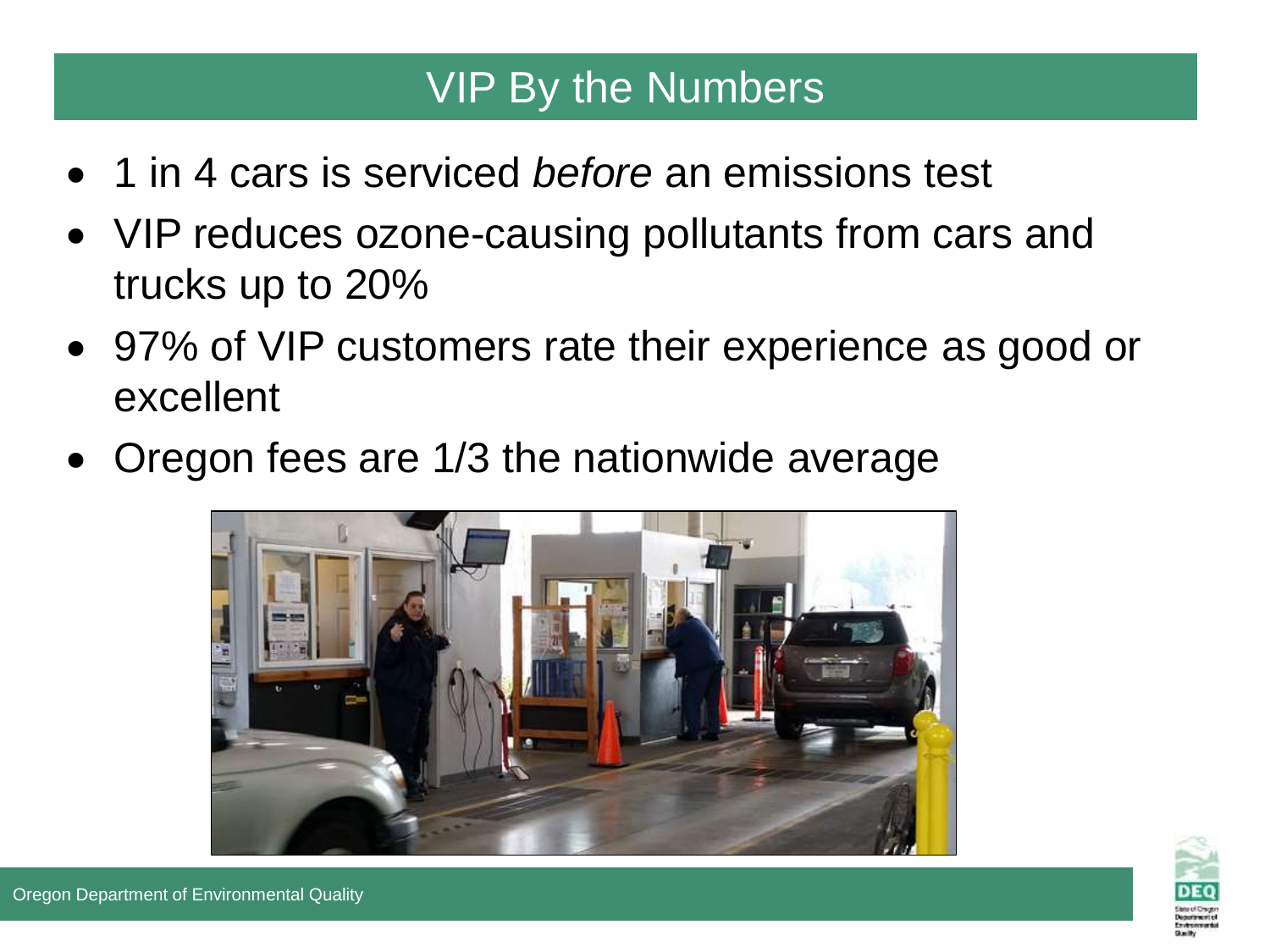#### Vehicle Inspection and Maintenance Program Overview

- Portland and Medford areas
- 1.3 million biannual tests
- 7 stations
- 94 staff people



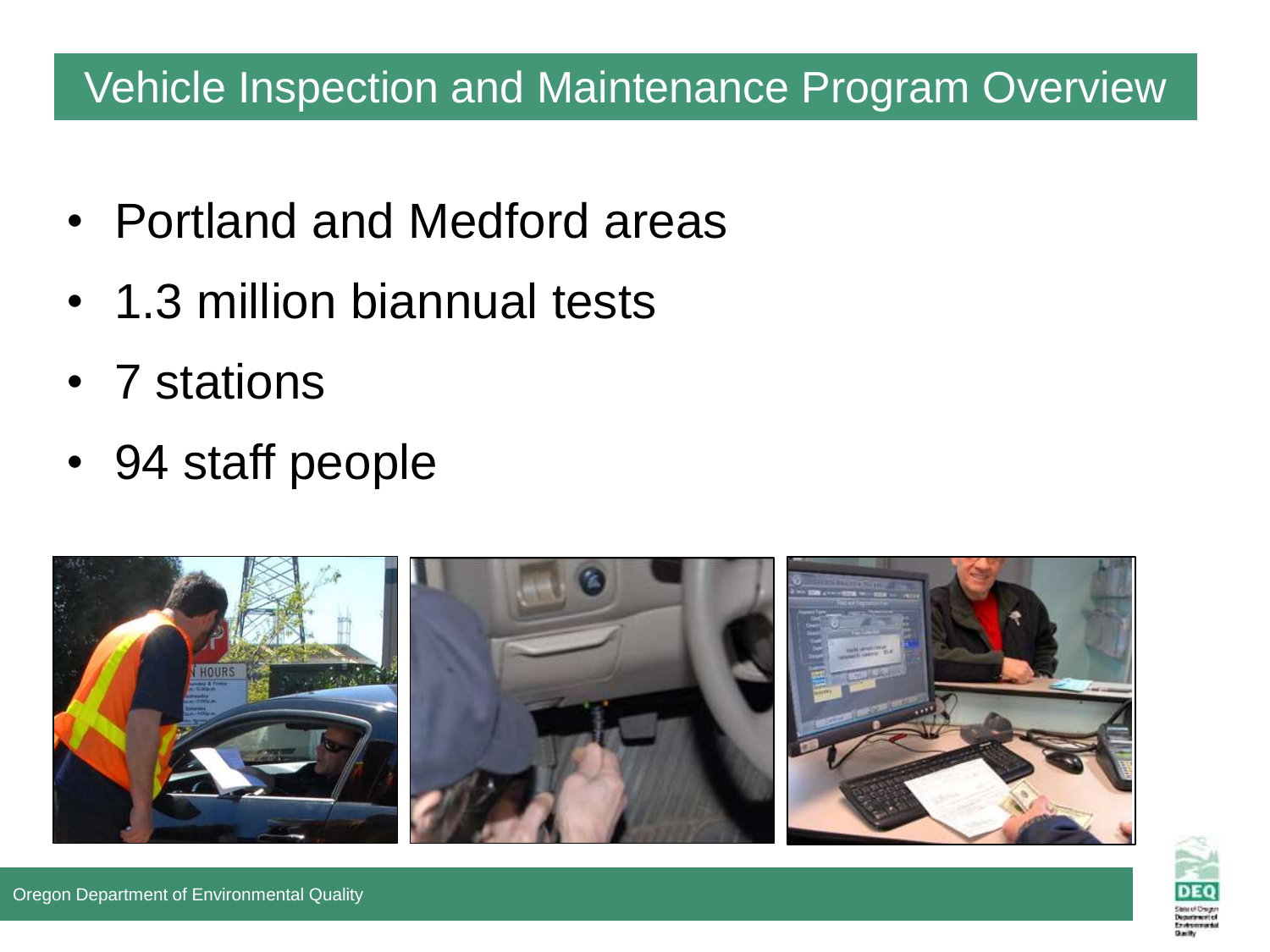#### Ozone Status



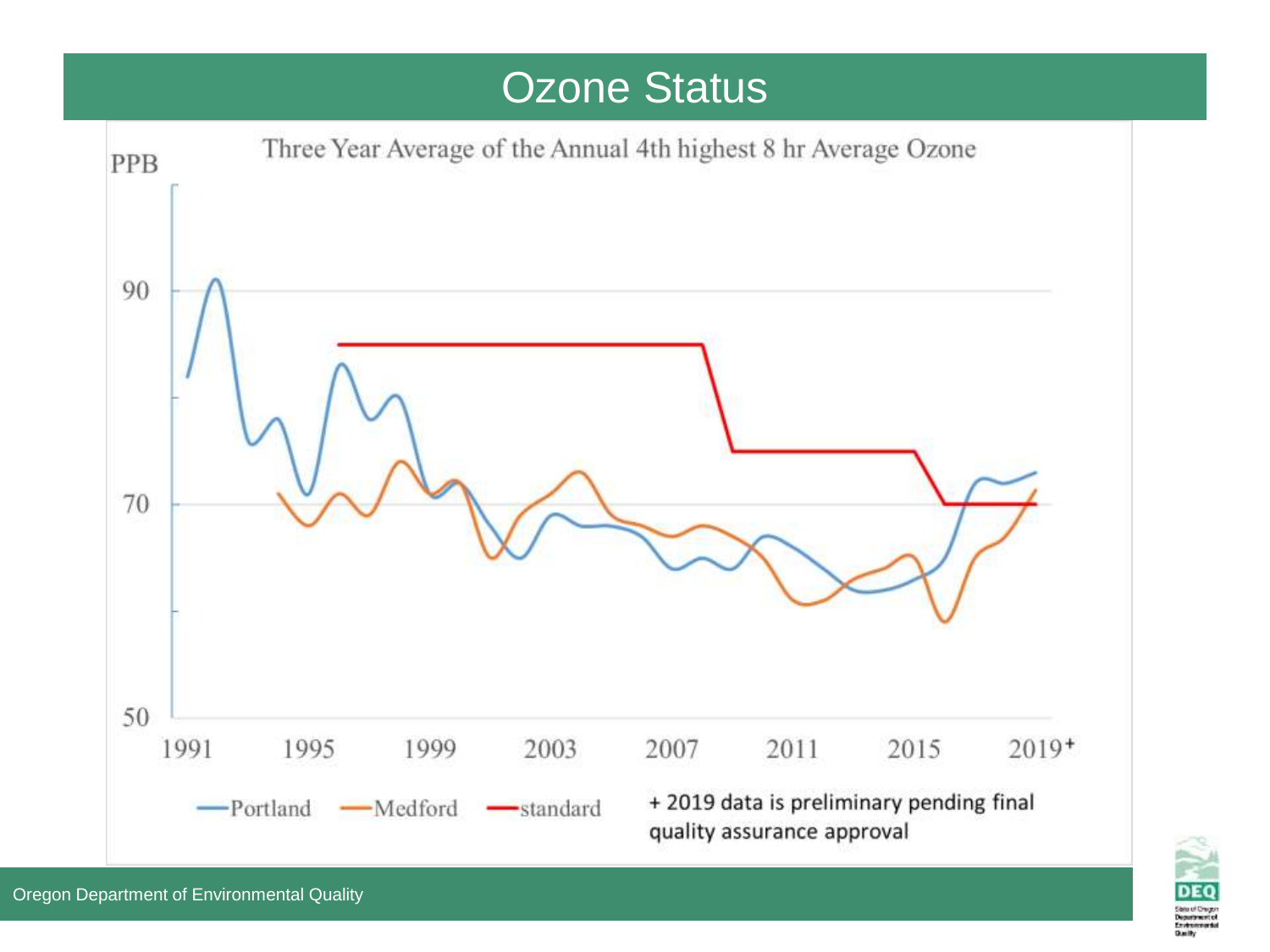#### Summary of Rulemaking Process

- **Fiscal Advisory Committee** October 4, 2018
- **Public hearings** January 15 (Portland) and January 28 (Medford)
- **Public Comment Period** December 14, 2018 – February 4, 2019

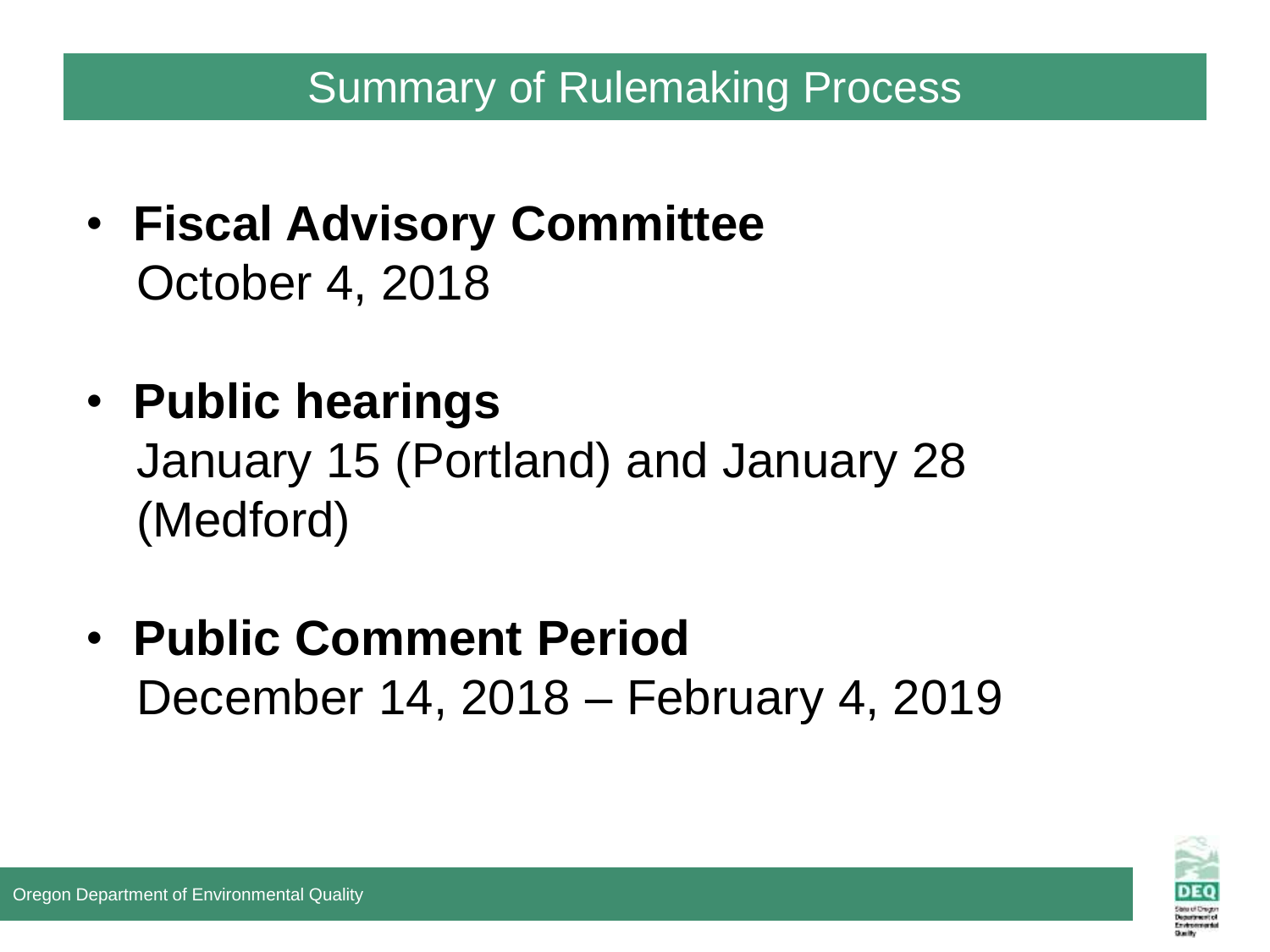#### Summary of Public Comments





Oregon Department of Environmental Quality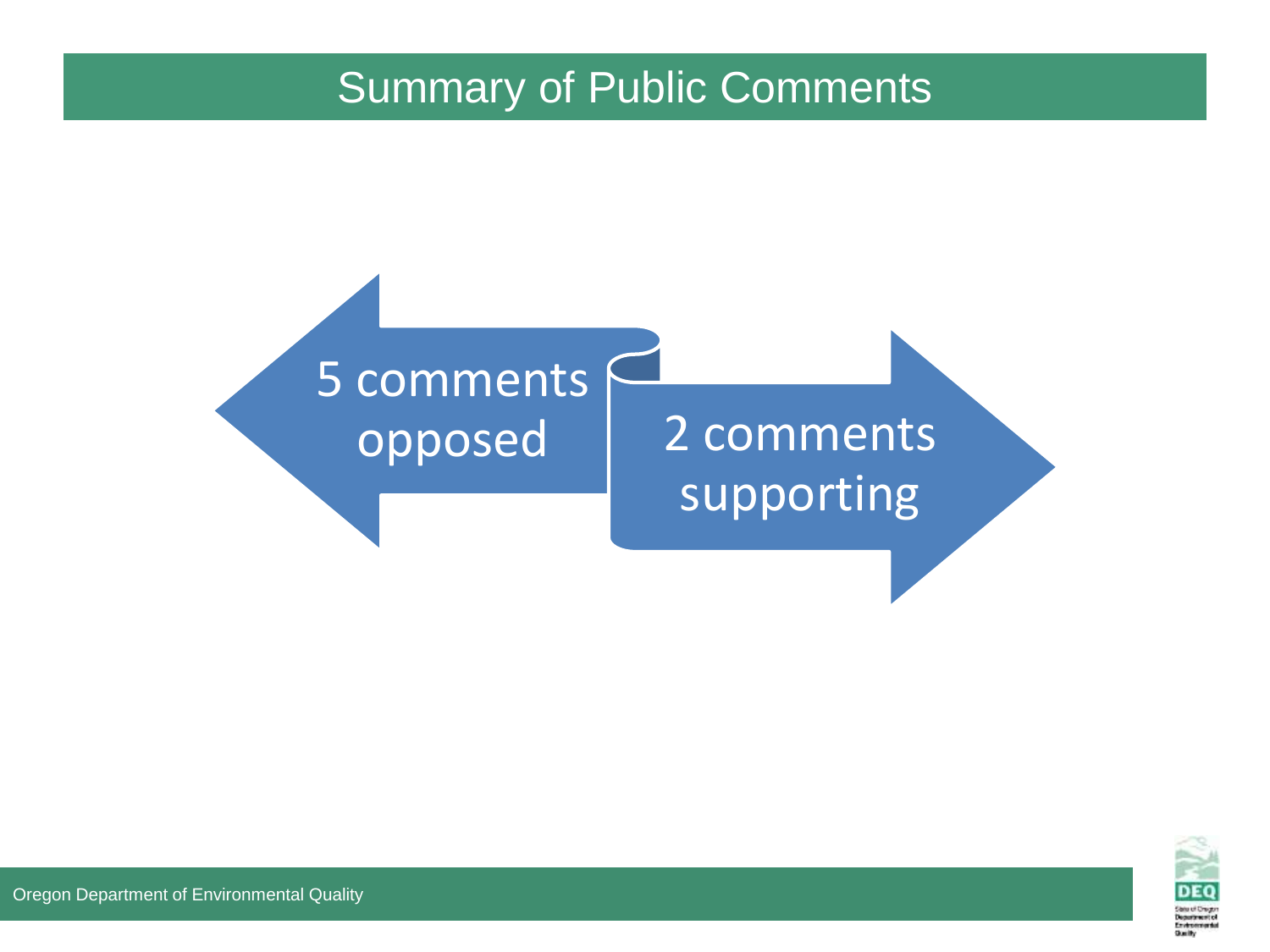#### VIP Fee Approval Update

- April 2019 presentation to the Legislative Ways and Means NR Subcommittee
- May 2019 informational presentation to the EQC
- June through October 2019 Cost effectiveness study
- 2020 State Fee Bill

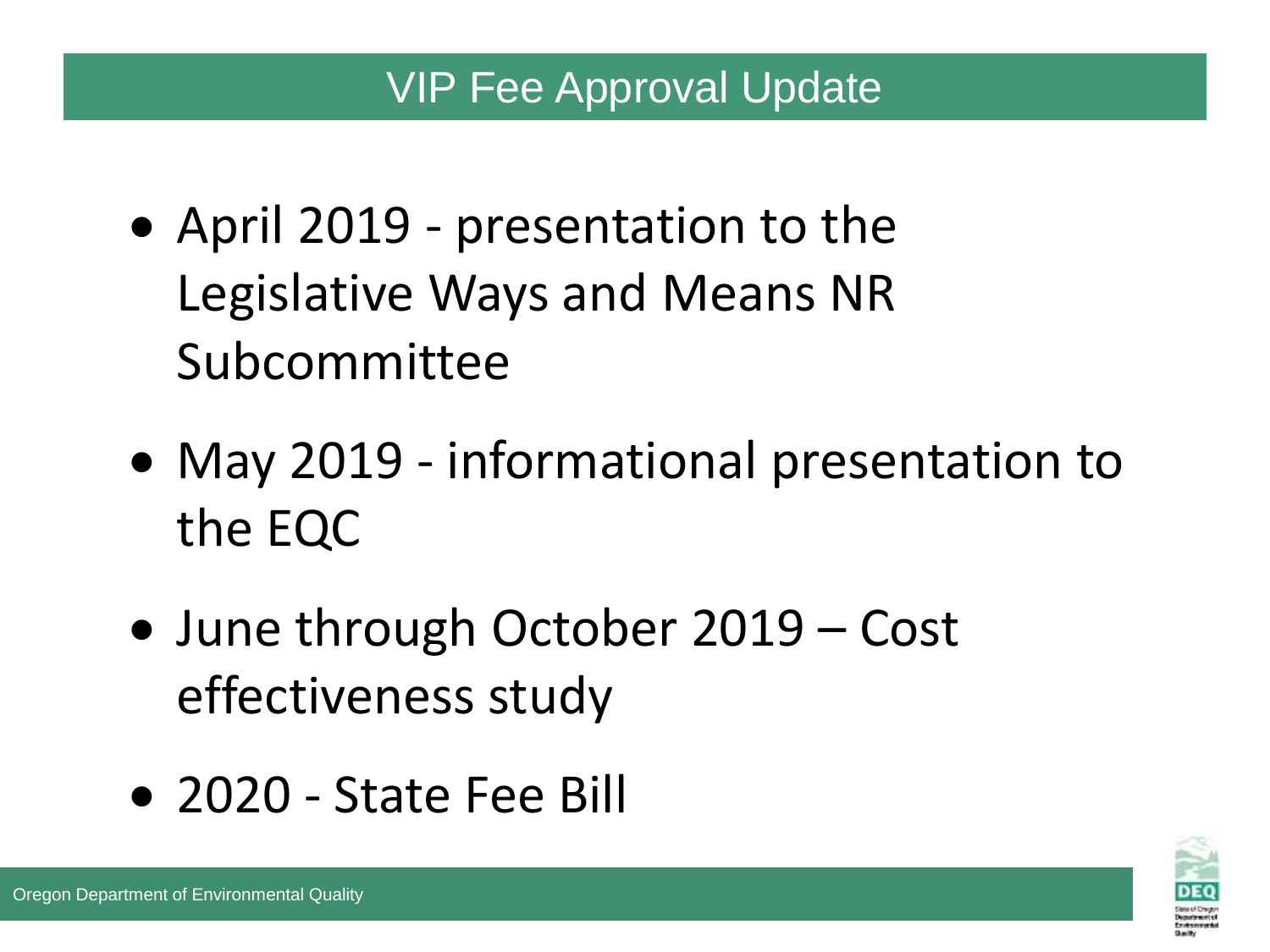#### Cost Effectiveness Statutory Requirement

**ORS 468A.400** • the commission shall determine the most cost effective program consistent with Clean Air Act requirements

**ORS 468A.370** • the most cost effective method of conducting a motor vehicle pollution control system inspection program

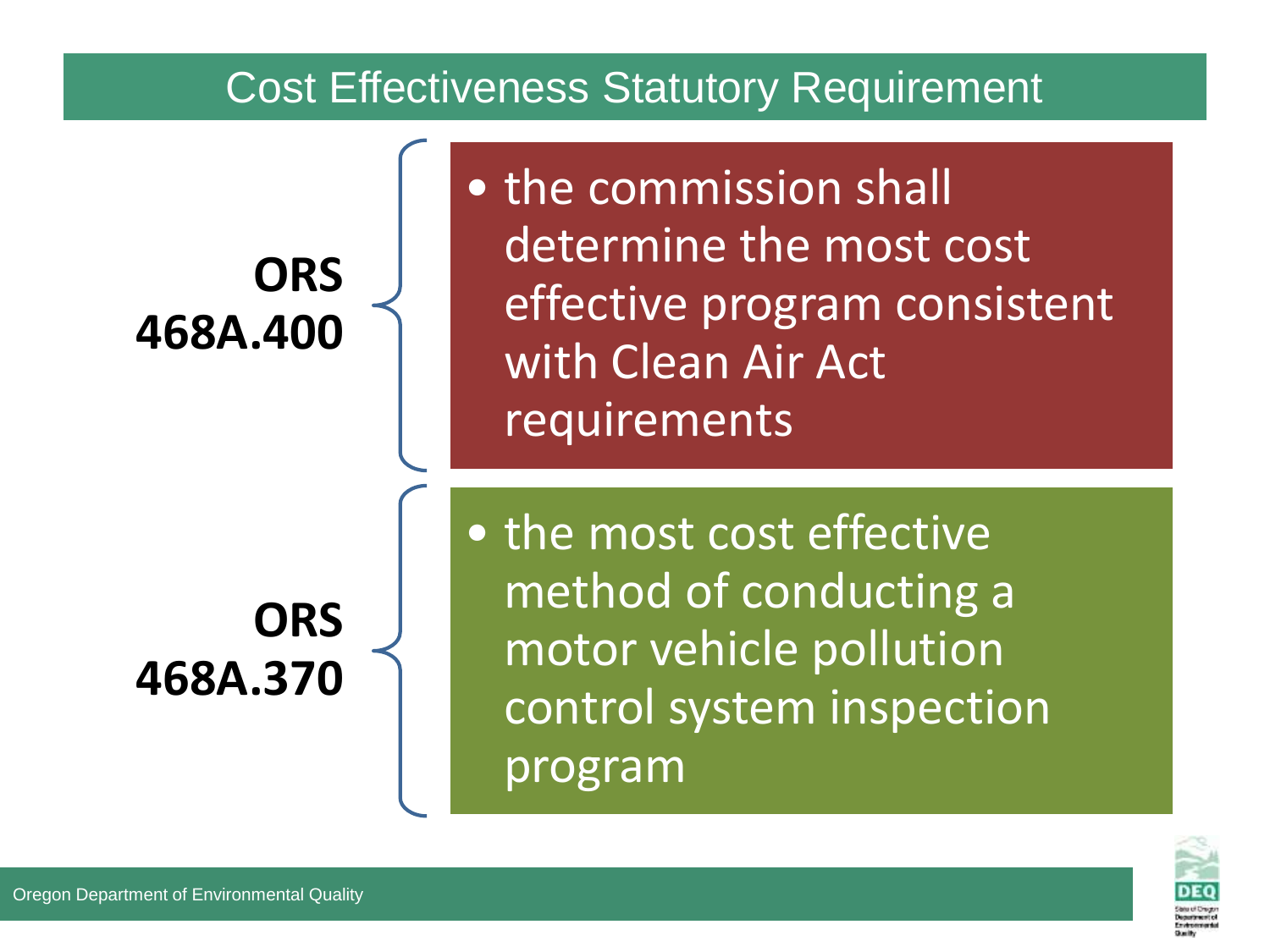#### Cost Effectiveness Findings



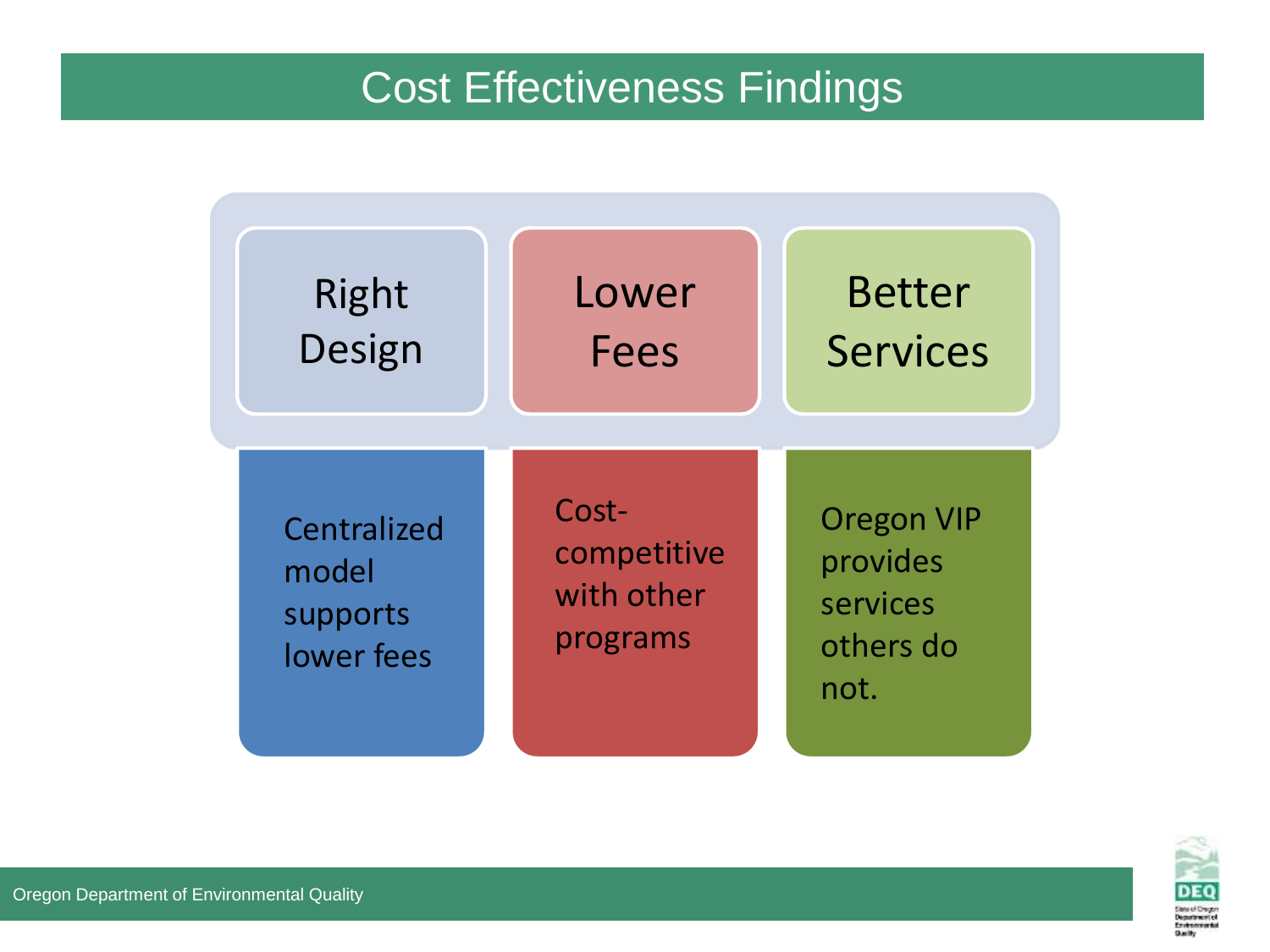#### Study Methodology



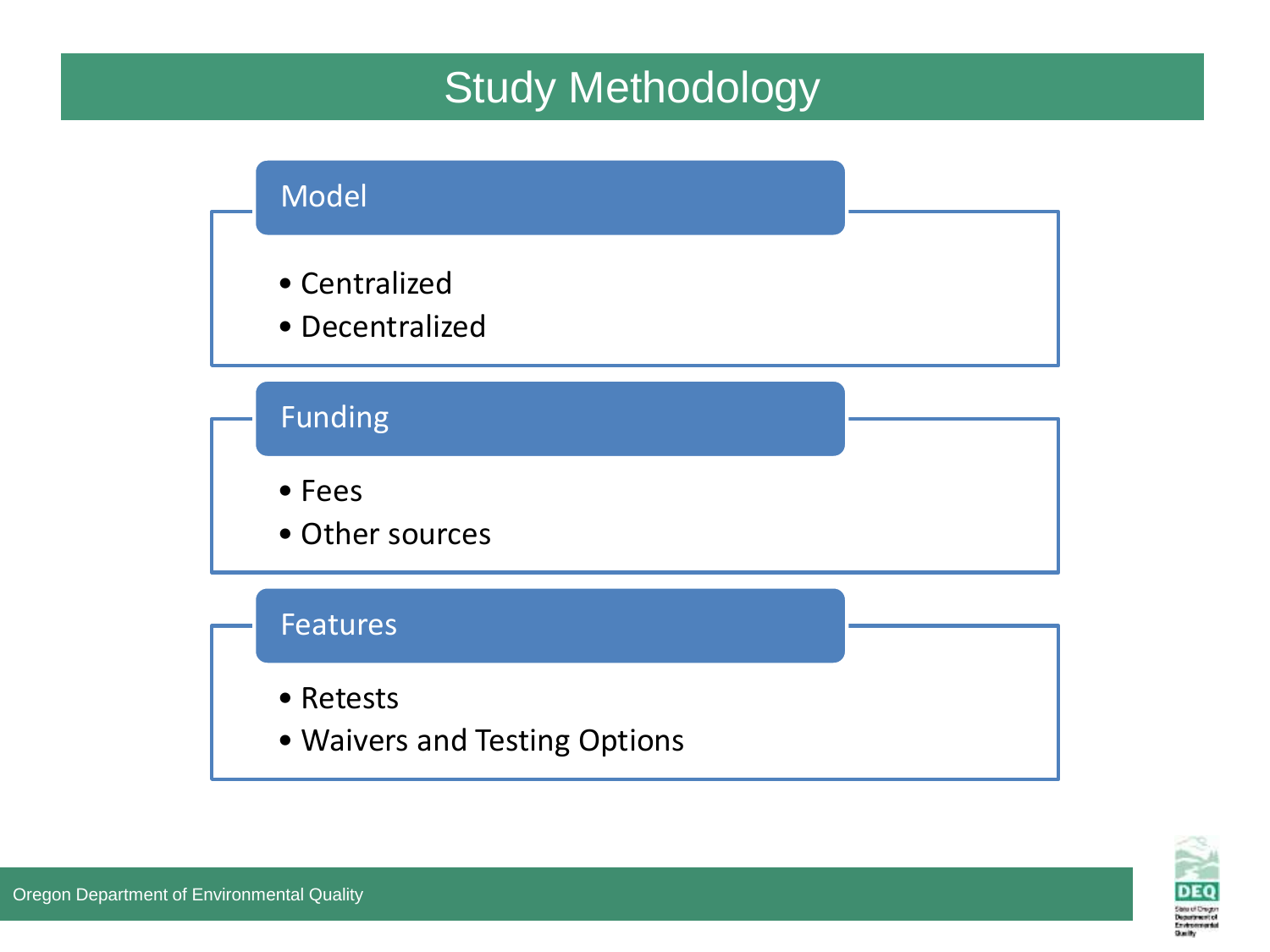#### Testing Models – Centralized vs Decentralized



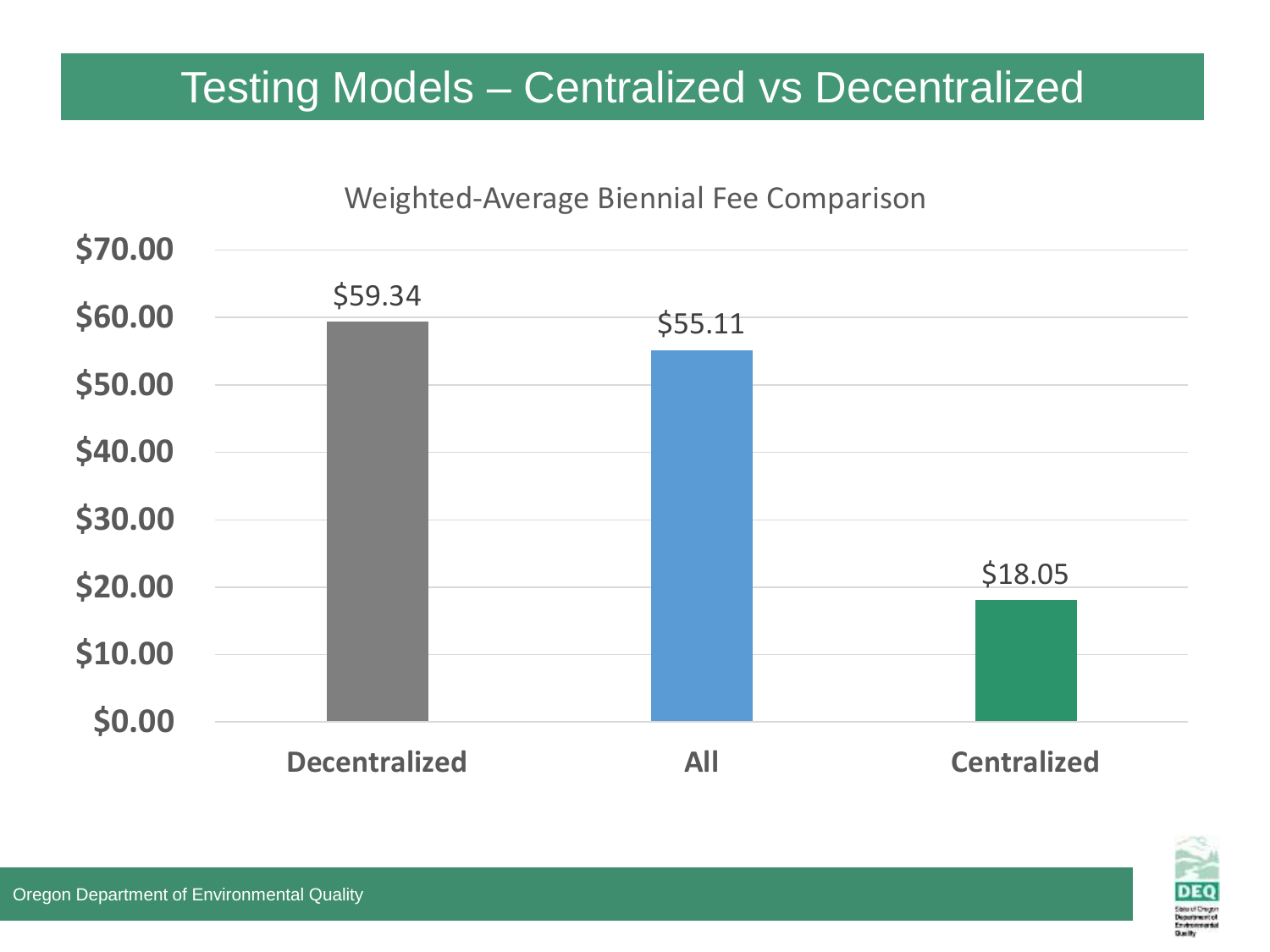### VIP Unique Services

Timeliness and Customer Service

• 10 minute wait times

### Partnerships

• Hybrid – "DEQ Too"

### **Efficiency**

• Self –service lanes

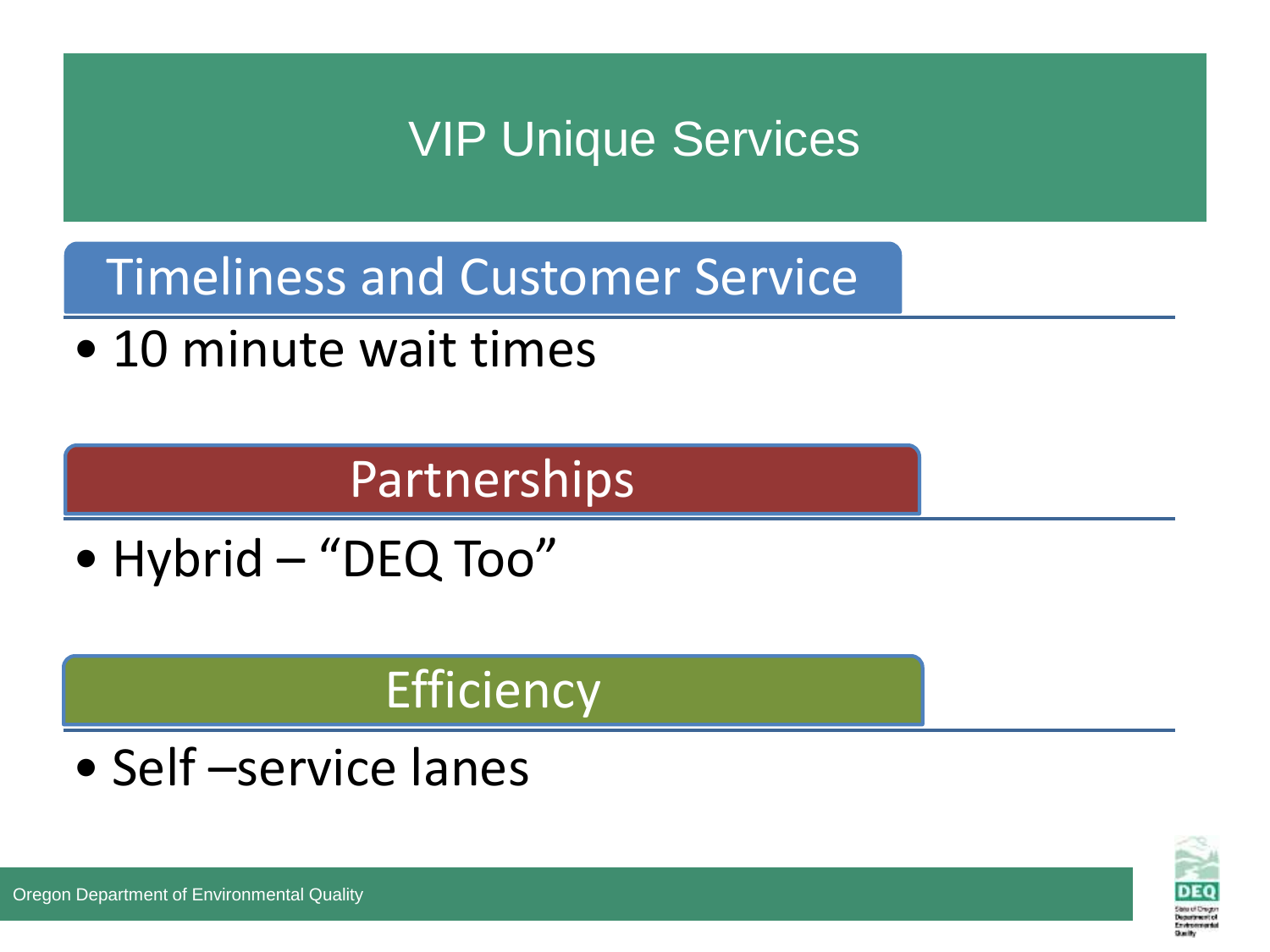#### VIP Testing Volume



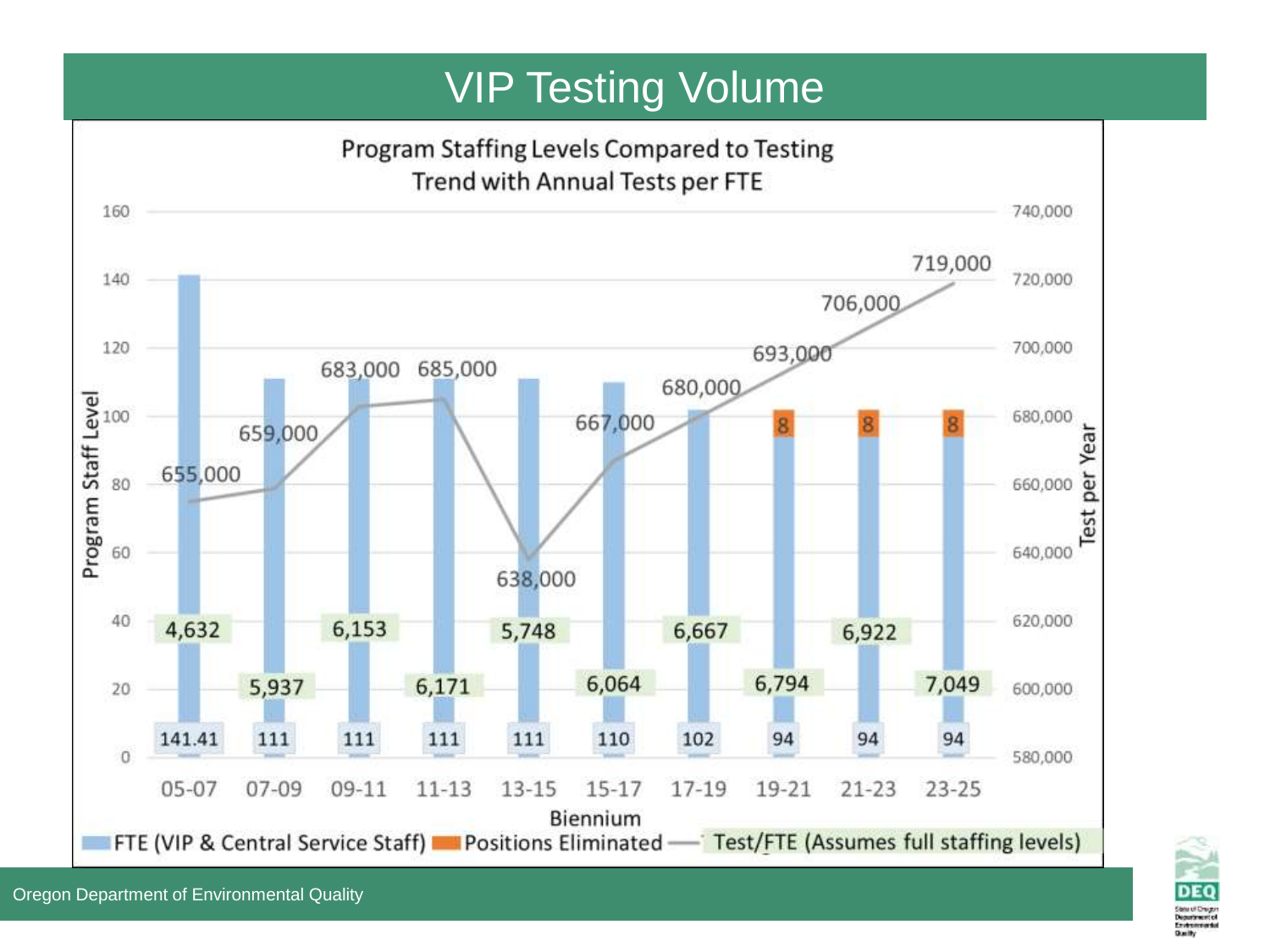# Proposed Biennial Fee Structure

- **Portland Metro Area**  \$25 per certificate; \$4 increase
- **Medford–Ashland Area** \$15 per certificate; \$5 increase
	- $\circ$  Effective July 1, 2021 the certificate will increase to \$20 and then capped in the near term
- **Mobile On Site Dealer Testing** \$30 per certificate; \$4 increase
- New fees to become effective upon Legislative approval
- Expected to sustain the program through the 23-25 biennium.

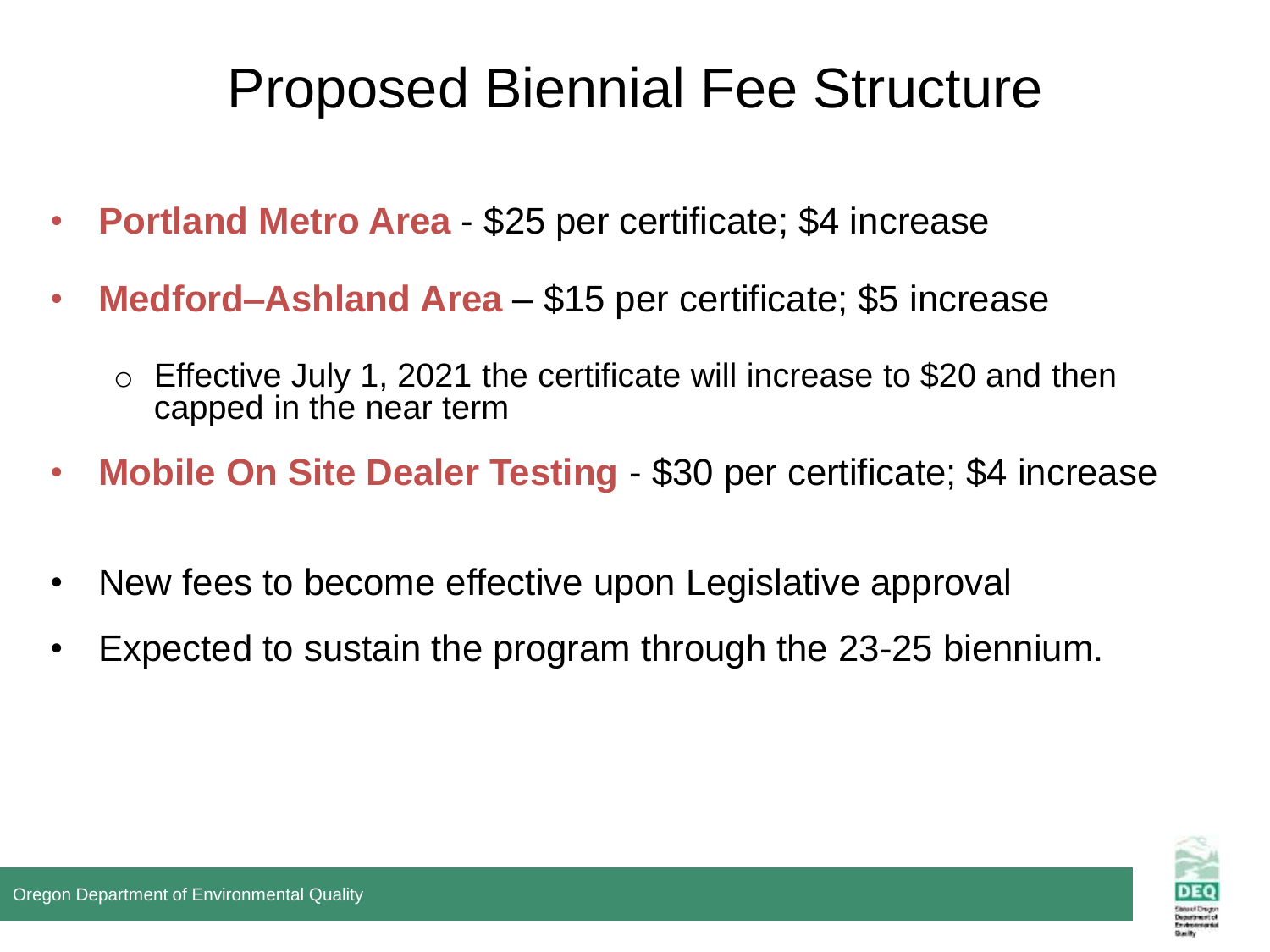#### **VIP Projected Revenue and Expenses with Proposed Fee Increase**



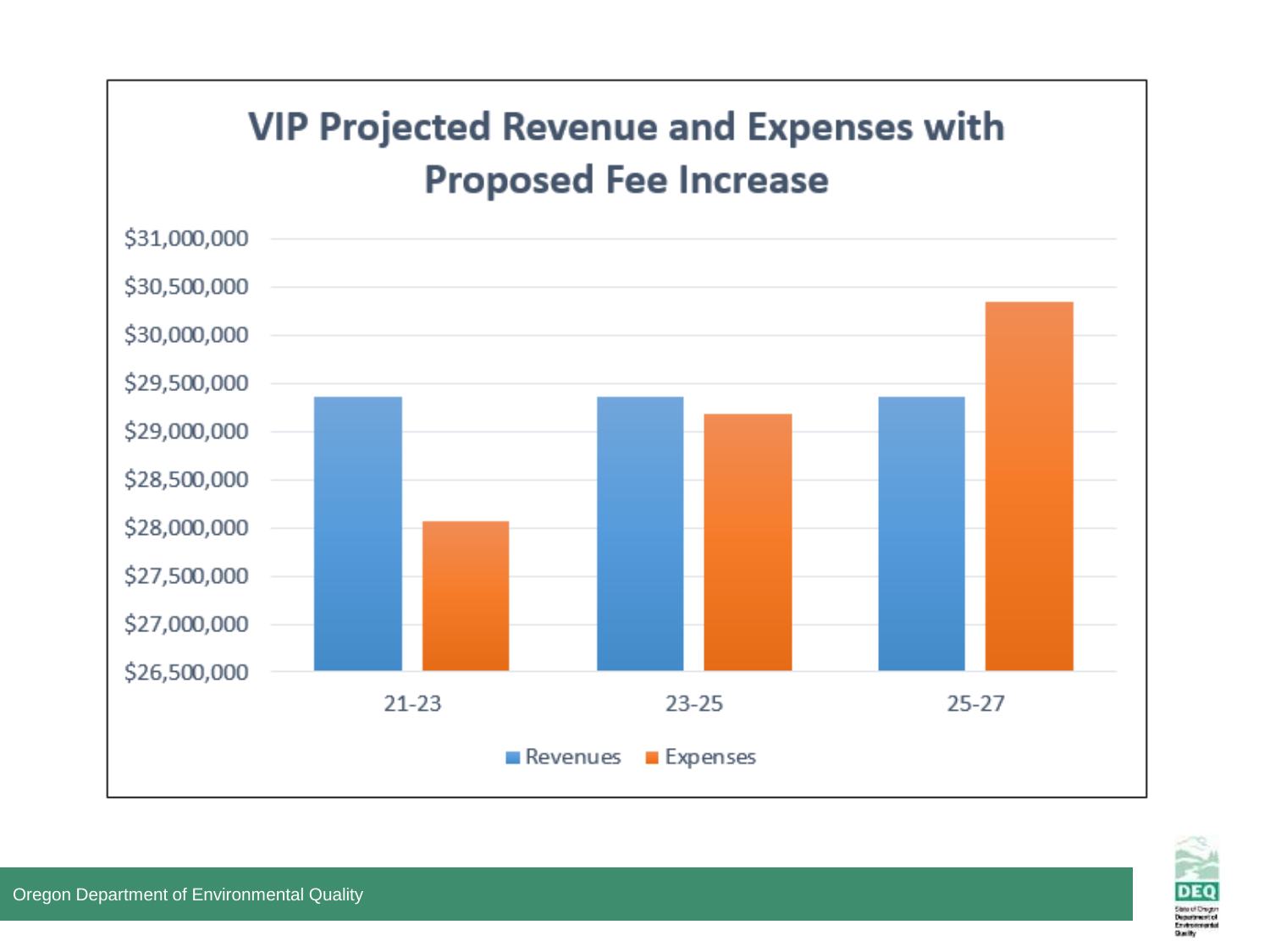





Oregon Department of Environmental Quality